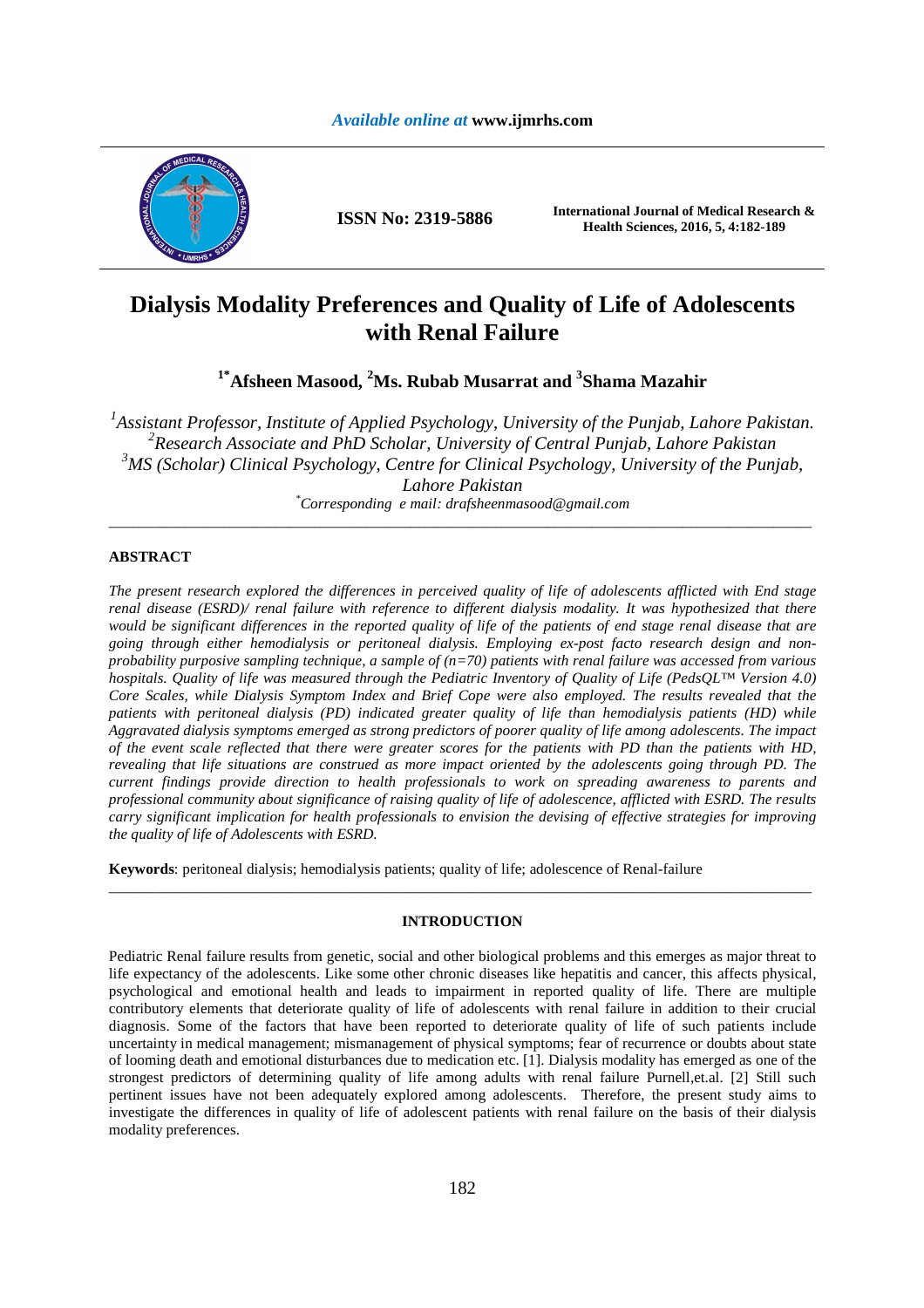Renal failure involves the inability of the kidney to filter toxic and waste material found in blood. Abuelo [3] defines renal failure as a damage of renal utility leading to a decrease of Glomerular filtration rate (GFR) to under 80ml/min and to an accretion of creatinine, urea and other nitrogenous wastes. There are multiple causes of renal failure. These may include any general circulatory disturbances that reduce renal perfusion, such as volume depletion, or cardiogenic shock; any impediment to the excretion of urine formed by the kidney, such as urinary tract obstruction, or neurogenic or ruptured bladder and; any disease of the renal blood vessels or parenchyma [4].

*\_\_\_\_\_\_\_\_\_\_\_\_\_\_\_\_\_\_\_\_\_\_\_\_\_\_\_\_\_\_\_\_\_\_\_\_\_\_\_\_\_\_\_\_\_\_\_\_\_\_\_\_\_\_\_\_\_\_\_\_\_\_\_\_\_\_\_\_\_\_\_\_\_\_\_\_\_\_*

The dialysis modality refers to the adopted procedure for dialysis that the patients with renal failure receive this as management as a result of renal malfunction. Several factors are kept into account for finalizing specific treatment modality procedures like type of treatment modality, monetary status and repayment limitations, patient's personal condition that includes his/her enthusiasm and bodily restrictions. But this is not the entire covered spectrum as there are practitioner factors as well in the choice of dialysis modality such as understanding, availability, ease and likings of the nephrologists [5]. Hemodialysis is conducted by filtering the blood whereas peritoneal dialysis refers to exchange of waste material and fluid in between capillaries and dialysis fluid in peritoneal cavity [6].

Stein and Wild [7] describe hemodialysis as modality of dialysis which is done when blood is drawn out of the body and is passed through dialysis machine. This machine extracts waste product and excessive water from blood. Then with equal rate, the cleaned blood is poured in the body. On the other hand used dialysis-fluid is drained out of the machine. An empirical research study exposed that hemodialysis patients are better for long term survival than peritoneal dialysis patients, that is reported as 5 to 10 years more [8]. Whereas Griifin et al. [9] found out that hemodialysis patients suffer more not only in terms of functional impairments but also in terms of physical symptoms than patients of peritoneal dialysis. Still it was reflected in the conclusive findings that hemodialysis patients reflect better adaptation towards their disease than patient with other dialysis modality. This probably happens because peritoneal dialysis patients experience less support from medical cares and face more distress than hemodialysis patients [10]. Such discrepancies in the existing empirical findings have provided the impetus for the current research.

Quality of life has been explained in number of ways, which indicates the density of the concept. However, one of the commonest definitions in the prior work is that health related quality of life (HRQOL) is the personalized state of subjective well-being. It is construed as the patient's ability to enjoy normal life activities. Quality of life is an important consideration in medical care [11, 12]. Researches on quality of life amongst adolescent dialysis patients are numerous. Some research studies have revealed that patient's background-oriented quality of life will be the main cause of overall quality of life for the dialysis patient. The modality choice as an independent contributing factor of quality of life is difficult to demonstrate because treatment causes patient to survive more or less and the role of economic strains cannot be ignored. One of the researches by Gokal [13] suggests that patients on home hemodialysis show better quality of life than patients getting treatment center hemodialysis. Griffin et al. [14] conducted a research on severity of the disease and quality of the life in renal patients and highlighted that in terms of organ dysfunctioning, hemodialysis patients were more severely ill but in comparison to PD patients they were more functionally impaired and were better adapted emotionally to their disease and experienced less anxiety and depression due to their disease rather exhibited more positive attitude and emotions towards their disease-patterns.

Coping is described as reaction that is meant at fading the somatic, emotional and mental load that is associated to worrying life events and daily hassles [15]. Coping is considered to be an adjustment mechanism that includes struggle to combat with ordeals. It is the component of struggle which empowers us to draw the difference between coping and ready-made adjustment tools like reflexes. Coping includes regularly varying cognitive, behavioral and expressive struggles to accomplish particular external and/or internal demands that are assessed as going above the assets of the person. Emotion focused and problem focused are two broad strategies of coping. An emotion-focused strategy highlights that patients attempt to state of progression by following their emotions and is less reliant to thoughtful activities. In case of problem focused strategy, people believe that they can organize their rational steps and logical actions to manage and fight back against their disease. This strategy reflects more positive outcomes towards one's quality of life. Emotion-focused and problem-focused coping strategies may be used concurrently or reciprocally. Thus it is difficult to discriminate between them yet either of them can determine better adjustment towards one's life circumstances [16].

In Pakistan, the prevalence of End Stage Renal Disease in past one decade has been reported as 44 % that is much greater than it had been a decade back [17]. The health-related quality of life (HRQOL) of adolescents with end-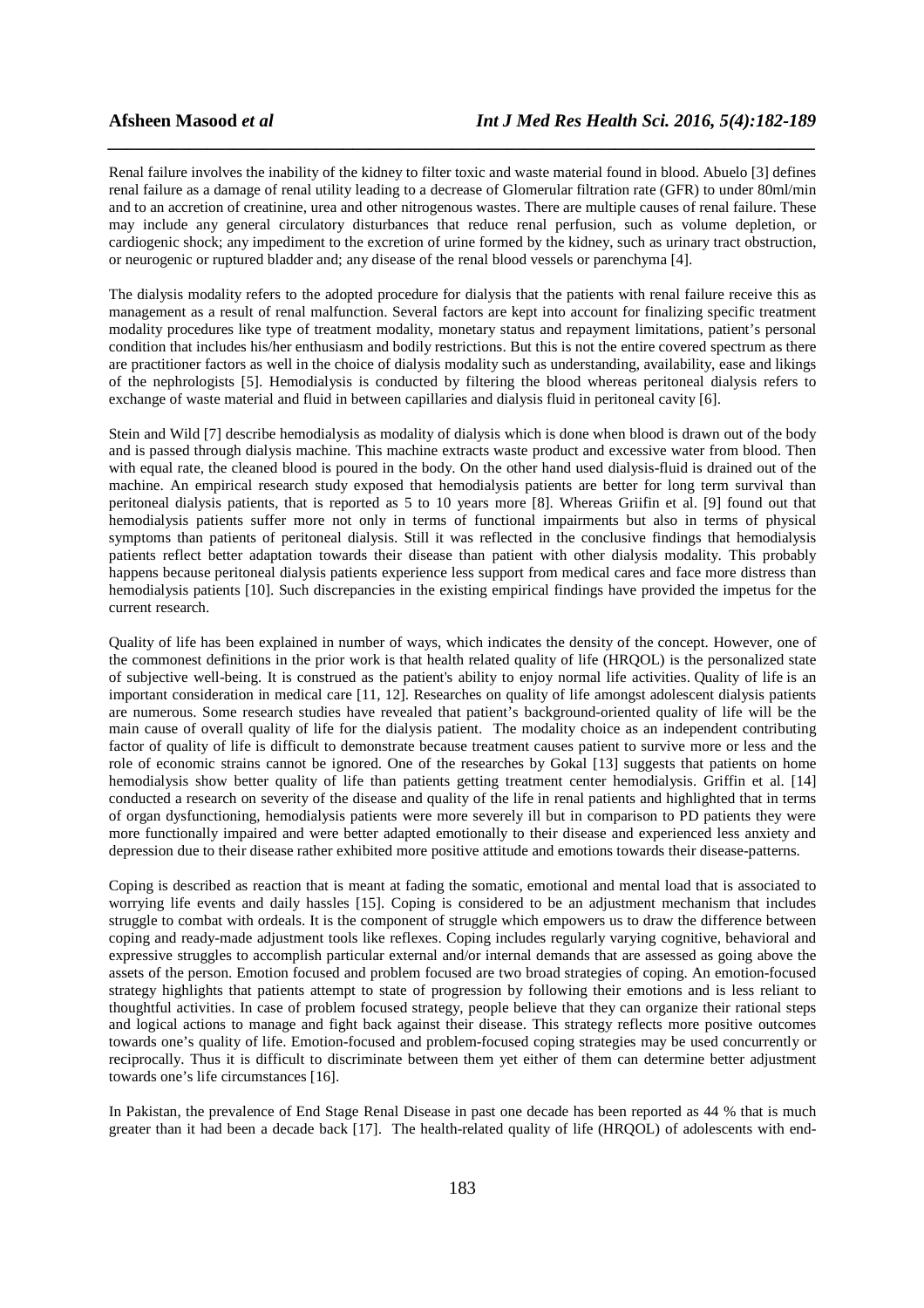stage renal disease (ESRD) has emerged as a significant marker of the disease burden, as children are developing quite massively in the phase of adolescent not only in terms of physical development but also in terms of emotional and psycho social maturation. Due to experiences of such distressing diseases as renal failure, they do not grow as they would have typically been. Certain features of their emotional growth and psychosocial development stay halted and their ongoing quality of life gets impaired.

*\_\_\_\_\_\_\_\_\_\_\_\_\_\_\_\_\_\_\_\_\_\_\_\_\_\_\_\_\_\_\_\_\_\_\_\_\_\_\_\_\_\_\_\_\_\_\_\_\_\_\_\_\_\_\_\_\_\_\_\_\_\_\_\_\_\_\_\_\_\_\_\_\_\_\_\_\_\_*

#### **Hypotheses**

H1: There are likely to be differences in perceived unified quality of life of patients receiving hemodialysis or peritoneal dialysis and in healthy controls.

H2: There is likely to be relation among coping, symptom severity and quality of life.

H3: There are likely to be differences in choice of dialysis modality in adolescent patients receiving dialysis.

H4: There are likely to be differences in symptom severity and coping in adolescent patients receiving hemodialysis and peritoneal dialysis.

# **MATERIALS AND METHODS**

#### **Research Design**

This research study was laid out through quantitative survey research. Ex post facto research design was employed because the study was dependent on some pre-existing characteristics of respondents such as adolescents with ESRD in the current research study.

#### **Sample**

The sample for the current research study comprised of the participants n=70 from five different hospitals that were offering the services for dialysis of either one modality type or of both types. Since very few units offer the services to the children, an attempt was made to collect data across a span of 6 months. The adolescents between the age ranging 10-18 years, from both gender were included in the sample. The inclusion criterion specified that patients with ESRD were on maintenance hemodialysis and peritoneal dialysis for more than 3 months. All of the patients were informed and those consented to participate in the study, responded to the questionnaires. While n=70 healthy disposition children were assessed from different schools. All groups were matched by controlling their age, socioeconomic status, parental education, family set ups and family size.

All participants belong to middle class families, living in nuclear family set ups, had family size of 4 or 5 members and parents had at least the education level of graduation, as indicated in table 1.

#### **Sampling strategy**

Non-probability purposive sampling strategy was adopted as there were certain stipulated characteristics according to which the participants were selected.

### **Measures/ Instruments**

Multiple pre-devised surveys that were translated with due permission were included in the current research. All assessments were conducted in in-patients' treatment center through self-administered questionnaires.

### **Pediatric Inventory of Quality of Life (PedsQL™ Version 4.0) Core Scales (2001)**

It is used to measure the health related quality of life of children and adolescent and those with acute and chronic health conditions. Reliability of the self-report scale calculated by author is 0.88. In order to score patient functioning in four areas i.e., physical, emotional, social and school, 23 questions were asked as self-report measure from the patients. If the patient was recognized as being developmentally delayed, then the scale was expected to be used according to their developmental age that was assessed by their physician. If a patient was unable to read the PedsQL™ due to a language obstacle, the researcher read it for them. The Cronbach's alpha reliability for the research was .82 [18]. Impact of event scale happens to be a part of the PedsQL (version4.0). This helps in complimenting the information related to patients' quality of life.

The patients also completed the following questionnaire: Short Form-36 (SF-36), Dialysis Symptom Index, Patient Health Questionnaire (PHQ), Brief Cope.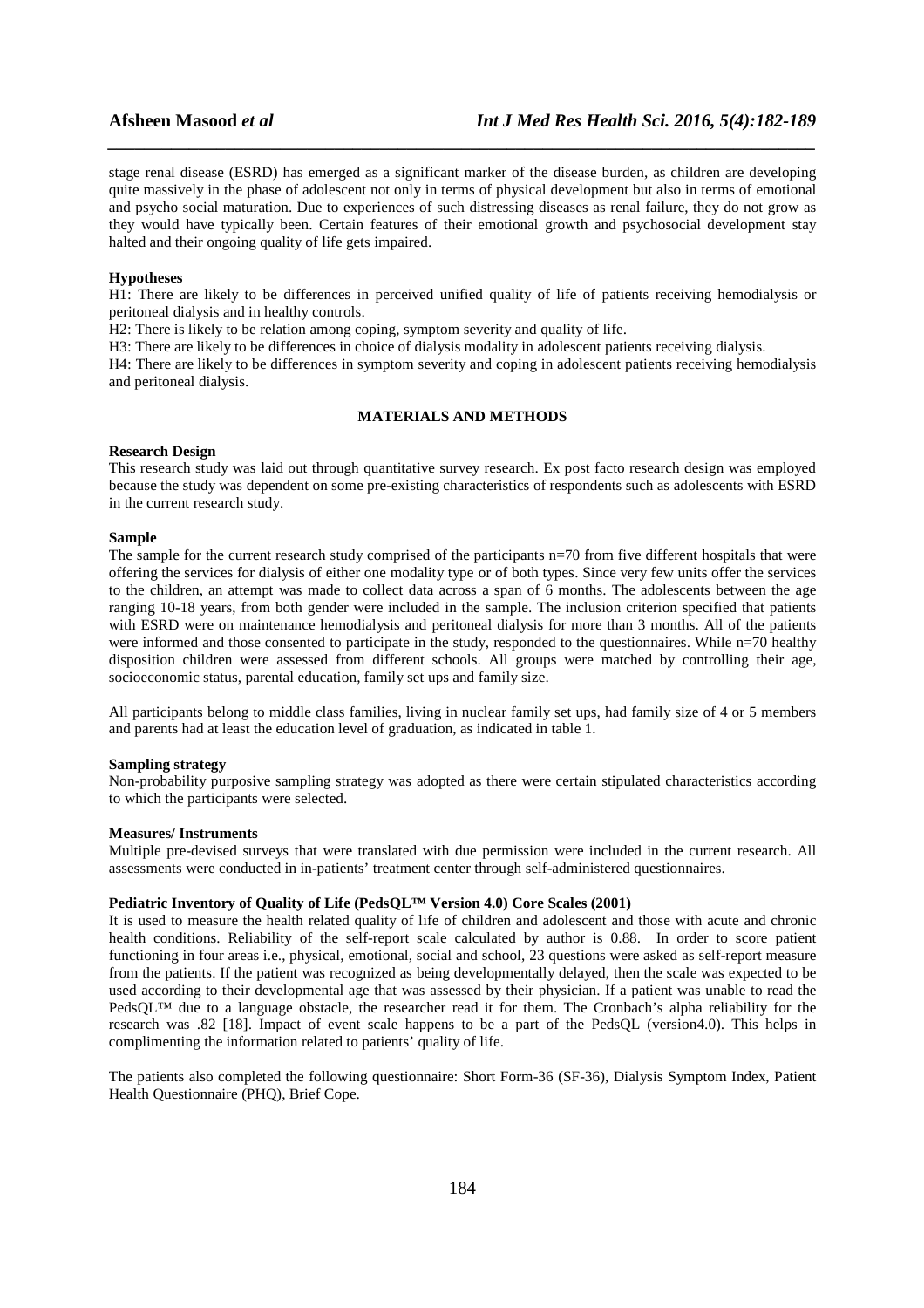### **The SF-36 questionnaire (SF-36) (1993)**

This version of the questionnaire consists of 36 items that are divided into eight subscales which include physical functional, role limitations–physical, bodily pain, vitality, general health perceptions, role limitations–emotional, social function, and mental health, with two component summary scores that contain physical component summary and mental component summary. It is suitable for both younger and older ages. It can be self-administered on person from age 14 years and above. For comparison studies, the internal consistency or reliability of the scale is .80. The reliability of sub scales varies from .68 to .93. The empirical research, using this scale has revealed that higher scores on this indicate a less intense symptom severity and higher HRQOL [19]. The Cronbach's alpha reliability for present sample is .78.

*\_\_\_\_\_\_\_\_\_\_\_\_\_\_\_\_\_\_\_\_\_\_\_\_\_\_\_\_\_\_\_\_\_\_\_\_\_\_\_\_\_\_\_\_\_\_\_\_\_\_\_\_\_\_\_\_\_\_\_\_\_\_\_\_\_\_\_\_\_\_\_\_\_\_\_\_\_\_*

# **The Dialysis Symptom Index (2004)**

It is a 30-item questionnaire which assesses the physical and emotional symptoms in last week in terms of existence and severity. Scores vary between 0-150, and higher scores show greater symptoms' severity [20]. The Cronbach's alpha reliability for present sample is .73.

### **The Brief COPE (1989)**

It is a 28-item self-report questionnaire that includes five aspects. These aspects were active planning, seeking support, avoidant coping, acceptance, and self-blame. The reliability and validity of the subscales indicate Cronbach's alpha values of .73 [21].

#### **Indigenous Demographic Questionnaire**

A systematic questionnaire was developed to seek the information about the demographic characteristics of the participants.

#### **Procedure**

This research study was based on survey research. The data for the current study was taken from Nephrology units and from the Dialysis units that are catering their services to the adolescent patients. Prior to the data collection, the formal permission for collecting data from the nephrology departments and dialysis centers was taken from their respective heads. The enrolled patients who lied between the stipulated and predetermined age ranges of 10-18 years were included in the sample. For detailed comparison of this sample with ESRD, a sample of 70 participants was obtained through case control strategy wherein their certain characteristics like age, gender, socioeconomic background and the parents' education were matched to the diseased group. 5 Hospitals were visited and the patients who were enrolled as their regular patients and who visited weekly for dialysis, were included in the current research study.

The healthy controls were accessed from schools and they were matched on certain characteristics with the ESRD adolescent patients. All participants belonged to middle class families, living in nuclear family set ups and had family size of 4 or 5 members and their parents had education level up to graduation level. The consent of the participants was taken before they started undertaking the questionnaires and they were explained the objectives and goals of the research. Their informants were ensured about the confidentiality of their data. The response rate was 92 %. All of the questionnaires were administered in face to face manner and all items were read out by the researcher, if not self-administered by the respondent. A self-constructed demographic questionnaire was employed that was followed by the administration of detailed questionnaires subsumed in the measures portion. The assessment measures were employed and the data thus collected, was analyzed by using one way ANOVA to assess the difference in quality of life in reference to modality preferences, Pearson Product Moment Correlation is used to highlight the relation among the patients' condition and their quality of life. Multiple regression analysis was conducted to reflect the predictor of quality of life of patients. Independent Sample t Test was used to analysis the difference in their symptoms severity and coping strategies.

#### **RESULTS**

The data was analyzed using SPSS version 21.00.

Descriptive of scales in table 2 indicated that decline in physical and psychological functioning of patients, high physical and emotional symptoms due to dialysis. Also reflect that patients used all coping strategies on equal level to adjust with their current situation.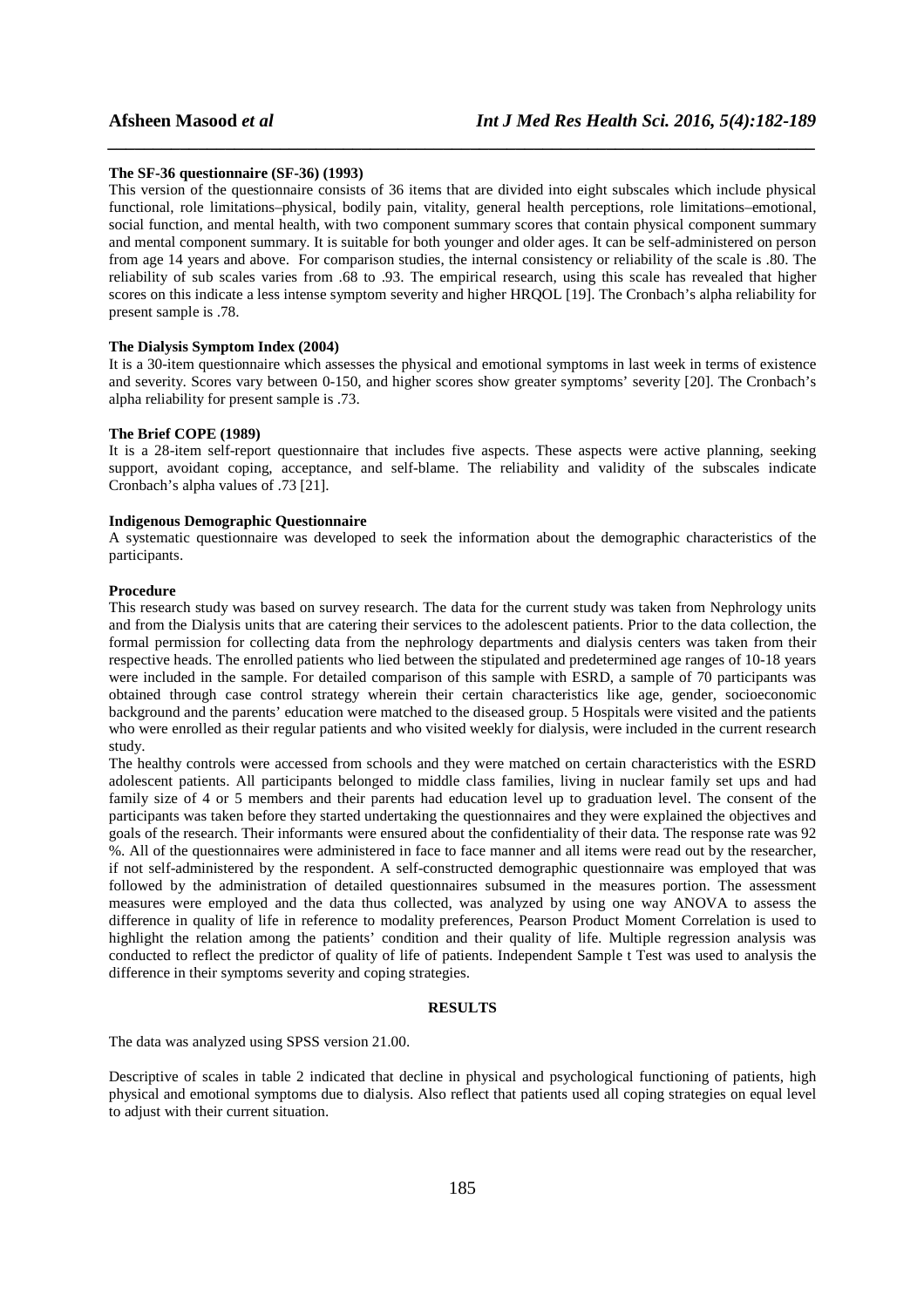| Demographics              | Hemodialysis Dialysis | <b>Peritoneal Dialysis</b> | <b>Healthy Cohorts</b> |  |  |
|---------------------------|-----------------------|----------------------------|------------------------|--|--|
| Patients (n)              | 35                    | 35                         |                        |  |  |
|                           |                       |                            |                        |  |  |
| Male $(\%)$               | 9(25.7%)              | 29(82.9%)                  | 30(42.9%)              |  |  |
| Female                    | 26(74.3%)             | $6(17.1\%)$                | $40(57.1\%)$           |  |  |
| Mean age (years) $\pm SD$ | $14.2 + 2.85$         | $13.3 + 5.72$              | $15.4 \pm 3.21$        |  |  |

*\_\_\_\_\_\_\_\_\_\_\_\_\_\_\_\_\_\_\_\_\_\_\_\_\_\_\_\_\_\_\_\_\_\_\_\_\_\_\_\_\_\_\_\_\_\_\_\_\_\_\_\_\_\_\_\_\_\_\_\_\_\_\_\_\_\_\_\_\_\_\_\_\_\_\_\_\_\_* **Table 1 - Sample characteristics** 

**Table 2- Description of the Variables in the Study in reference to Patient Sample (n=70)** 

| Variables                     | Mean  | <b>SD</b> | Range     |  |
|-------------------------------|-------|-----------|-----------|--|
| SF-36                         | 76.36 | 7.50      | $1 - 100$ |  |
|                               |       |           |           |  |
| Physical component score      | 34.02 | 5.22      | $1 - 50$  |  |
| Psychological component score | 41.37 | 3.14      | $1 - 50$  |  |
|                               |       |           |           |  |
| <b>Dialysis Symptom Index</b> | 82.31 | 14.32     | $1 - 150$ |  |
|                               |       |           |           |  |
| <b>Brief Cope</b>             | 78.31 | 11.23     | $1 - 112$ |  |
| active planning               | 2.43  | 5.45      | $1-6$     |  |
| seeking support               | 2.33  | 5.49      | $1-6$     |  |
| avoidant coping               | 2.01  | 5.59      | $1 - 6$   |  |
| acceptance                    | 2.18  | 5.12      | $1-6$     |  |
| self-blame                    | 2.11  | 4.87      | 1-6       |  |

The results in table 3 indicated that healthy individuals indicated better quality of life than patients with PD and HD. Among patients PD patients reflects increased quality of life than HD patients. These three groups also significantly differ in all domain of quality of life except physical health. These results reflect that PD patients had better quality of life therefore it will be preferable chosen dialysis modality in comparison with hemodialysis modality.

**Table 3- One-way ANOVA comparing Quality of life of Adolescent with PD and Adolescents getting hemodialysis and further comparison with Healthy Cohorts (N=70)**

| <b>Measures</b>                                                                                           |    | PD Cohort |      | HD Cohort |      | <b>Healthy Cohort</b> |    |      | F         |       | post hoc |             |
|-----------------------------------------------------------------------------------------------------------|----|-----------|------|-----------|------|-----------------------|----|------|-----------|-------|----------|-------------|
|                                                                                                           | N  | M         | SD.  | n         | М    | <b>SD</b>             | N  | M    | <b>SD</b> |       |          |             |
| <b>Total Score</b>                                                                                        | 35 | 77.94     | 10.1 | 35        | 74.1 | 12.3                  | 70 | 81.9 | 13.3      | 11.47 | $0.002*$ | $3>1>2**$   |
| Physical<br>Health                                                                                        | 35 | 85.5      | 11.3 | 35        | 83.3 | 12.7                  | 70 | 83.3 | 14.4      | 1.54  | 0.125    | $3 > 2 = 1$ |
| Psychosoci<br>al Health                                                                                   | 35 | 79.2      | 13.1 | 35        | 72.3 | 12.6                  | 70 | 84.2 | 14.1      | 20.13 | $0.001*$ | $3>1>2**$   |
| Emotional<br>Functioning                                                                                  | 35 | 72.9      | 19.2 | 35        | 68.2 | 19.4                  | 70 | 81.9 | 18.5      | 20.45 | $0.001*$ | $3>1>2**$   |
| Social<br>Functioning                                                                                     | 35 | 87.2      | 17.6 | 35        | 81.1 | 27.1                  | 70 | 89.1 | 14.5      | 9.42  | $0.021*$ | $3>1>2**$   |
| School<br>Functioning                                                                                     | 35 | 75.9      | 16.8 | 35        | 69.6 | 20.5                  | 70 | 80.1 | 14.3      | 12.07 | $0.01*$  | $3>1>2**$   |
| Note: $*P < 0.05$ ; $*$ post hoc< 0.001 based on Tukey honestly significant difference post hoc analysis. |    |           |      |           |      |                       |    |      |           |       |          |             |

Correlation analysis in table 4indicated a negative significant association among quality of life and symptoms severity, but significant positive link with problem focused coping strategies. Patients functioning level also significantly decline with symptoms severity but significantly increased with using problem focused coping. Also both coping strategies are significantly negatively associated with each other.

| Table 4- Correlation of the Study Variables in Reference to PD and HD cohorts $(n=70)$ |  |  |
|----------------------------------------------------------------------------------------|--|--|
|----------------------------------------------------------------------------------------|--|--|

|    | Variables                     |       |         |         |        |         |
|----|-------------------------------|-------|---------|---------|--------|---------|
|    | <b>Quality of Life</b>        | --    | $.67**$ | $-54**$ | $-.34$ | $.67**$ |
| ٠. | $SF-36$                       | $- -$ | $- -$   | $-45*$  | $-36$  | .59*    |
| ◠  | Symptom severity checklist    | $- -$ | $-$     | $- -$   | .32    | $.56**$ |
| 4. | <b>Emotion Focused coping</b> | $- -$ | $- -$   | $- -$   | --     | $-45*$  |
|    | Problem focused coping        | $- -$ |         | $- -$   | --     |         |

 $* P < 0.05; *P < 0.01$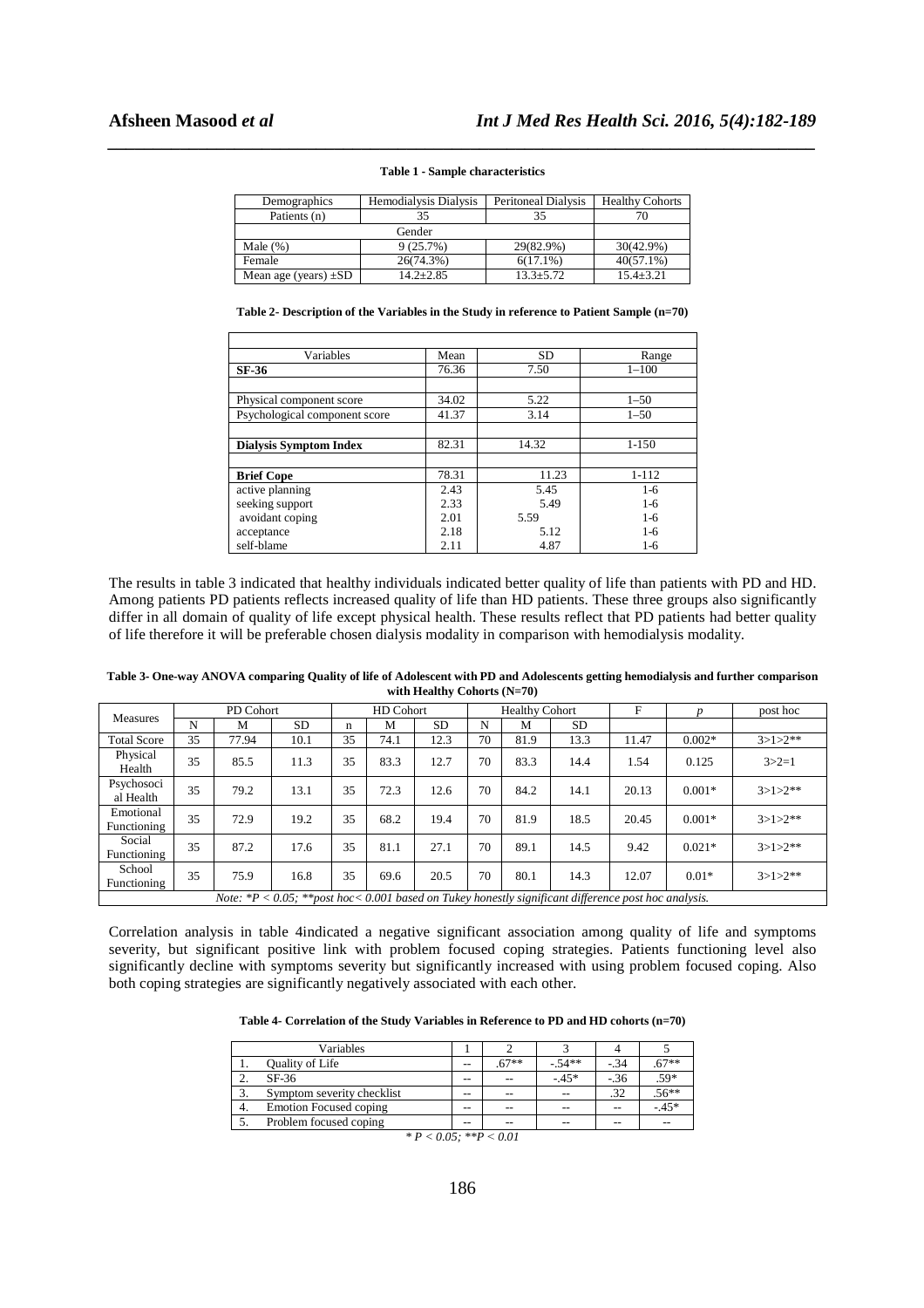Regression analysis in table 5 indicated that duration of child's disease predicted 44%, age predicted 34%, problem focused coping determined 51.7%, while symptoms severity predicted 50.1% of the quality of life respectively.

*\_\_\_\_\_\_\_\_\_\_\_\_\_\_\_\_\_\_\_\_\_\_\_\_\_\_\_\_\_\_\_\_\_\_\_\_\_\_\_\_\_\_\_\_\_\_\_\_\_\_\_\_\_\_\_\_\_\_\_\_\_\_\_\_\_\_\_\_\_\_\_\_\_\_\_\_\_\_*

| <b>Predictors</b><br><b>Steps</b> | $R^2$ | $\Delta$ R <sup>2</sup> | $AdiR^2$ |           | Final $\beta$ |  |  |  |
|-----------------------------------|-------|-------------------------|----------|-----------|---------------|--|--|--|
| Duration of child's disease       | 0.44  | 0.44                    | 0.41     | $6.81*$   | 0.213         |  |  |  |
| Age                               | 0.34  | 0.33                    | 0.35     | 8.91*     | 0.204         |  |  |  |
| Problem focused coping            | 0.517 | 0.491                   | 0.51     | 68.81**   | 0.35          |  |  |  |
| Symptom severity of the child     | 0.501 | 0.051                   | 0.52     | $63.13**$ | 0.49          |  |  |  |
| $*P < 0.01$ ; $*P < 0.001$        |       |                         |          |           |               |  |  |  |

**Table 5- Regression Analyses for the Significant Variables Predictor Variables for Quality of Life of Patients (n=70)** 

Table 6 indicated that both patient population significantly differ in physical, psychological and emotional symptoms, also showed deviation from each other in using the types of coping strategies i.e., emotional focus and problem focus.

**Table 6-Comparison of Means for Evaluating the Differences in Symptoms' Severity and Coping of Patients with PD and HD** 

| Variable                                        | Patients with PD<br>$(n=35)$ |      | Patients with HD<br>$(n=35)$ |      |      | p        |        | 95% CI |  |  |
|-------------------------------------------------|------------------------------|------|------------------------------|------|------|----------|--------|--------|--|--|
|                                                 | M                            | SD   | M                            | SD   |      |          | LL     | UL     |  |  |
| <b>Physical Symptoms</b>                        | 15.81                        | 8.11 | 18.57                        | 8.39 | 1.44 | $.68**$  | $-.44$ | 2.9    |  |  |
| Psychological Symptoms                          | 12.25<br>4.2                 |      | 21.4                         | 5.5  | 1.55 | $.42**$  | $-21$  | 1.87   |  |  |
| <b>Emotional Symptoms</b>                       | 13.3                         | 5.2  | 18.8                         | 3.4  | .87  | $.62**$  | $-.58$ | 1.5    |  |  |
| <b>Emotion Focused Coping</b>                   | 8.26                         | 1.44 | 13.14                        | 1.38 | .88  | $.76***$ | $-.15$ | .39    |  |  |
| Problem Focused Coping                          | 8.48<br>.82                  |      | 4.36                         | .77  | 1.54 | .14      | $-.03$ | .27    |  |  |
| Note: PD: Peritoneal Dialysis: HD: Hemodialysis |                              |      |                              |      |      |          |        |        |  |  |

*\*\*p < .01, \*\*\*p<.001*

#### **DISCUSSION**

There are very fewer researches that have been done in the Asian perspectives of pediatric end stage renal diseases. The ones that exist have portrayed the medical aspects of the phenomenon. The current research is a systematic effort to unravel the psychosocial intricacies of this phenomenon. The current study investigated differences in the perceived health, quality of life and coping mechanisms of the adolescents of end stage renal disease that were either on hemodialysis or peritoneal dialysis in comparison or control group. When the western research literature is reviewed, this is found that very few reports on HRQOL in children and adolescents on dialysis and transplantation are sought and the ones that exist mainly aim to investigate the phenomenon from general perspective, not from the view point of adolescence life spheres. Therefore the use of PedsQl is an innovative aspect in the current research.

Goldstein et al. [22] studied HRQOL in pediatric patients with End Stage Renal Failure and noted that with respect to all domains of quality of life, the patients' scores were lower than that of control population, and even transplanted patients indicated better quality of life than dialysis patients. The main analysis of table 3 revealed that quality of life was better for the group in PD group than the ones in HD and these two had lower quality of life than the healthy controls. In one such likewise study, Eijsermans, Creemers, Helders, and Schroder [23] studied 10 children aged 7 – 16 years on HD and 15 PD patients and found that Patients in PD perceived better quality of life than the ones in HD group and their healthy control self-assessed far better Quality of life than other group. So in light of these findings peritoneal dialysis would be preferable modality for treating children. Results also reflect that there are no differences in reported physical health. This result contradicts findings from past researches such as the one conducted by Goldstein in 2009 on physical fitness in children with end-stage renal disease, that indicated no differences in physical health of the patients with ESRD either receiving hemodialysis or peritoneal dialysis [24].

Findings of table 4 revealed the fact that increased symptoms' severity led to decrease in health related quality of life of patients. While table 5 reflected that duration of child's disease 44% and symptoms severity accounted for 50.1% for determining quality of life of patients. These results are found to be consistent with the prior researches as Morsch, Gonçalves and Barros [25] conducted an investigation on clinical indicators, morbidity and mortality in relation to health related quality of life of patients receiving hemodialysis. The finding of this research directed that quality of life especially physical and psychosocial functioning of the patients deceased as the duration and severity of the symptoms elevated.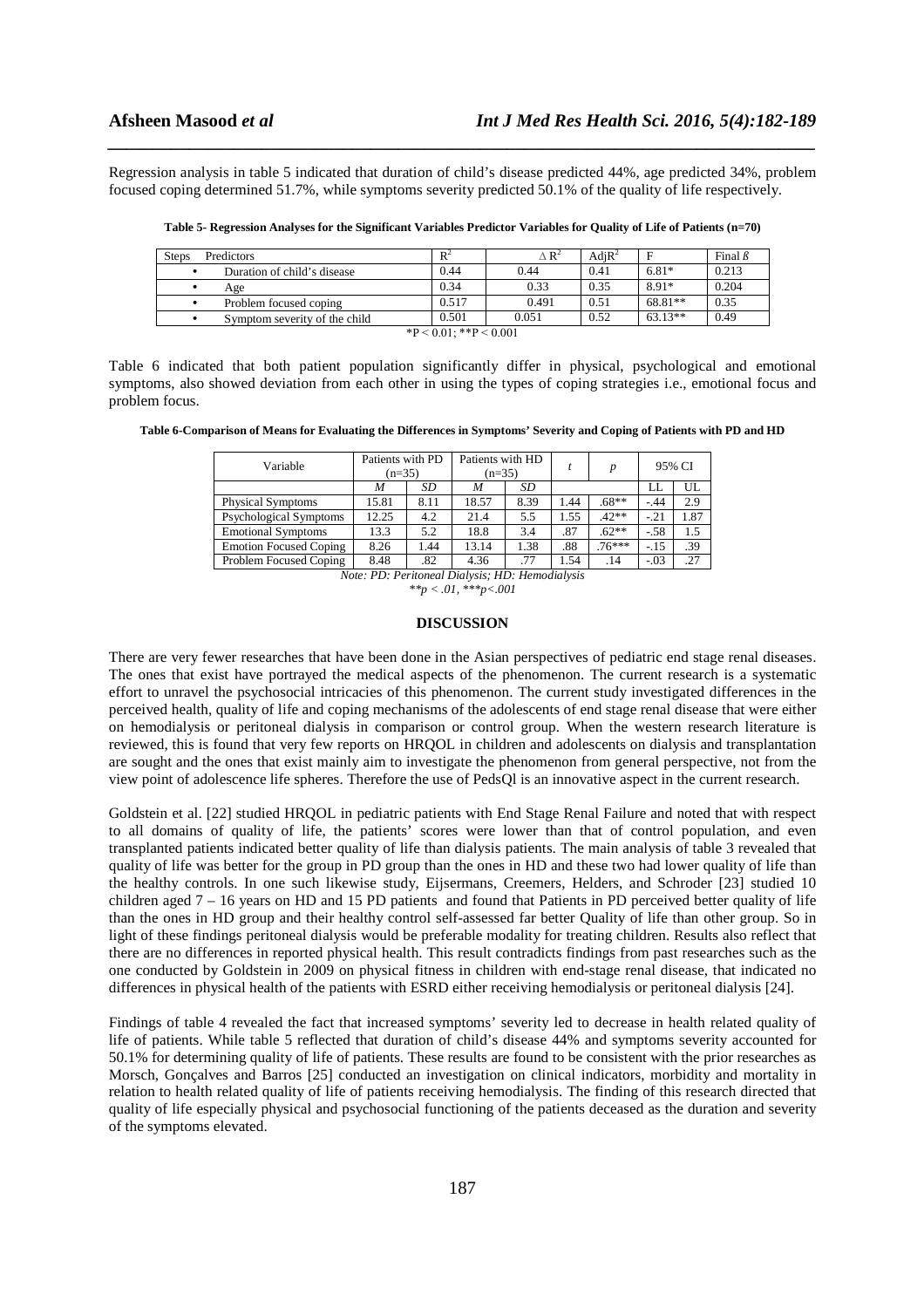Findings also indicated that quality of life has negative relationship with emotional coping techniques although this relationship is not significant but problem-focus coping strategies are not only directly linked to quality of life but also predict 51.7% of it. In relation to these findings the previous literature like, Fredric [26] assessed the improvement in the health related quality of life of patient with ESRD and revealed that better quality of life was attributable to problem focused coping strategies that emerged as a source of improvement in the perceived quality of life of ESRD patients. Hence the results related to predictors of health related quality of life can be illustrated by previous literature. Similarly, Anna et al [27] studied defensive coping and health-related quality of life in chronic kidney disease and reflected that emotional defense is not much effective towards the health related quality of life of the patients as it sometimes leads them to long term denial and may affect their mental and physical functioning. Masood and Mazahir [28] in corroboration of the current findings established that element of hope and trust deteriorates as patients with renal failure relied more on emotion focused coping.

*\_\_\_\_\_\_\_\_\_\_\_\_\_\_\_\_\_\_\_\_\_\_\_\_\_\_\_\_\_\_\_\_\_\_\_\_\_\_\_\_\_\_\_\_\_\_\_\_\_\_\_\_\_\_\_\_\_\_\_\_\_\_\_\_\_\_\_\_\_\_\_\_\_\_\_\_\_\_*

Therefore we can infer that problem-focus techniques are more effective towards chronic and long term diseases like ESRD, emotional coping could work only for shorter period of time and cannot be established as being effective in confronting and coping with the ordeals. In comparison to the literature and empirical data, as presented in introduction section, the findings from Pakistani society reveal some contradictory findings and establish more persuasive trends towards peritoneal dialysis and also draw the clinicians and health psychologists' concern for focus on HD patients as requiring counseling, perpetual psycho-educational services and psycho-therapeutic services for addressing the psychological and emotional issues of ESRD patients (receiving Hemodialysis).

# **CONCLUSION**

Hence this study establishes that experiencing ESRD in adolescent phase specifically is traumatic event and leads to drastic repercussion for the patient's physical as well as psychosocial health. Therefore in the light of results of this research, the physicians may help patients in making preferable choice among both PD and HD. Specialized needs based counseling programs for patients and families, establishing support groups, undertaking psycho-educational programs for patients and families are some of the suggested ways through which quality of life of ESRD based adolescent-patients' quality of life can be enhanced in addition to their care-givers. The current research study attempts to unveil the importance of guiding the patients' carer on dialysis modality and also explores all the factors that affect the decision making related to Dialysis modality choice. The result of this research might help the caregiver to make better judgment pertaining dialysis modality effectiveness for adolescent patients with renal failure so that this could promote effective coping and would ultimately ensure their better quality of life.

# **REFERENCES**

[1]Patrick DL, Deyo RA. Generic and disease-specific measures in assessing health status and quality of life. Med Care. 1989;27(3):217–232.

[2]Purnell TS, Auguste P, Crews DC, Lamprea-Montealegre J, Olufade T, Greer R, et al. Comparison of life participation activities among adults treated by hemodialysis, peritoneal dialysis, and kidney transplantation: a systematic review. Am J Kidney Dis. 2013;62(5):953-73. doi: 10.1053/j.ajkd.2013.03.022.

[3]Abuelo JG. Renal Failure Diagnosis and Treatment. Kluwer Academic Publishers; 1995.

[4]Renal Failure Association. Treatment of adults and children with renal failure. Standards and audit measures  $(3<sup>rd</sup>ed)$ . Royal college of physicans of London and the renal association; 2002.

[5]Henrich WL. Principles and practices of dialysis. Lippincott Williams & Wilkins; 2009.

[6]Twardowski ZJ, Prowant BF, Nolph KD, Khanna R, Schmidt LM, Satalowich RJ. Chronic nightly tidal peritoneal dialysis. ASAIO Trans. 1990;36(3):584-8. Retrieved from http://www.ncbi.nlm.nih.gov/pubmed/2252757 [7]Stein A, Wild J. Kidney Failure Explained  $(2<sup>nd</sup>ed.)$ . Class Publishing UK; 2002.

[8]Maiorc R et al. CAPD viability: a long-term comparison with hemodialysis. Peritoneal Dial Int. 1996;16:276- 287.

[9]Griifin et al. Comparison of Quality of Life in Hemodialysis and Peritoneal Dialysis Patients. Department of Psychology, State University of New York, Stony Brook; 1994.

[10]Abrahao SS, Ricas J, Andrade DF, Pompeu FC, Chamahum L, Araújo, TM et al. Difficulties experienced by children/adolescents with chronic kidney disease and by their families. J. Bras. Nefrol. 2010;32(1). Retrieved from http://dx.doi.org/10.1590/S0101-28002010000100004